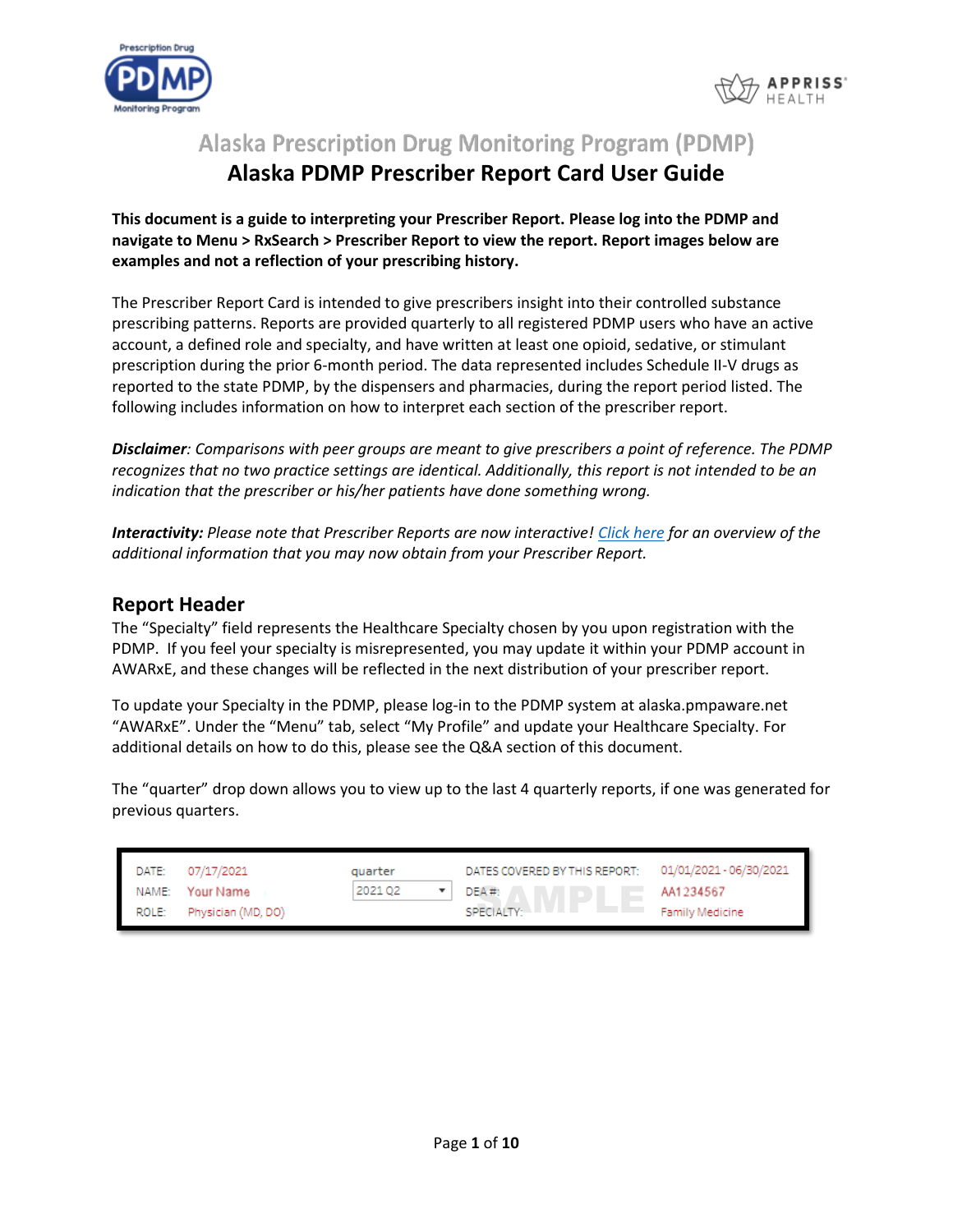



## **Peer Groups**

Most metrics include comparisons to median values of your prescriber peer groups. Only those prescribers who are registered with the PDMP who have an active account, a defined specialty, and have written at least one opioid, sedative, or stimulant prescription during the prior 6-month period are included in the comparisons.



Peer Specialty Comparison: The same healthcare specialty as the prescriber. For example, comparison with all other roles (physicians, nurse practitioners, physician assistants, etc.) practicing in family practice. Throughout the report, the blue bar chart represents your prescribing activity, while the peer specialty comparison is displayed as the pink line.



The specialty as selected by the prescriber at the time of registration is used for this comparison. If the number of peers in Specialty Level 3 is too small for a statistically valid comparison, Specialty Level 2 is used. If Specialty Level 2 is too small for a statistically valid comparison, Specialty Level 1 is used.



## **Top Medications Prescribed**

This metric represents the top three (listed by generic name) based on the number of prescriptions prescribed by you and reported to the PMP during the 6-month reporting period.

|                                | <b>TOP MEDICATIONS PRESCRIBED</b> |            |
|--------------------------------|-----------------------------------|------------|
| buprenorphine HCl/naloxone HCl | buprenorphine HCl                 | pregabalin |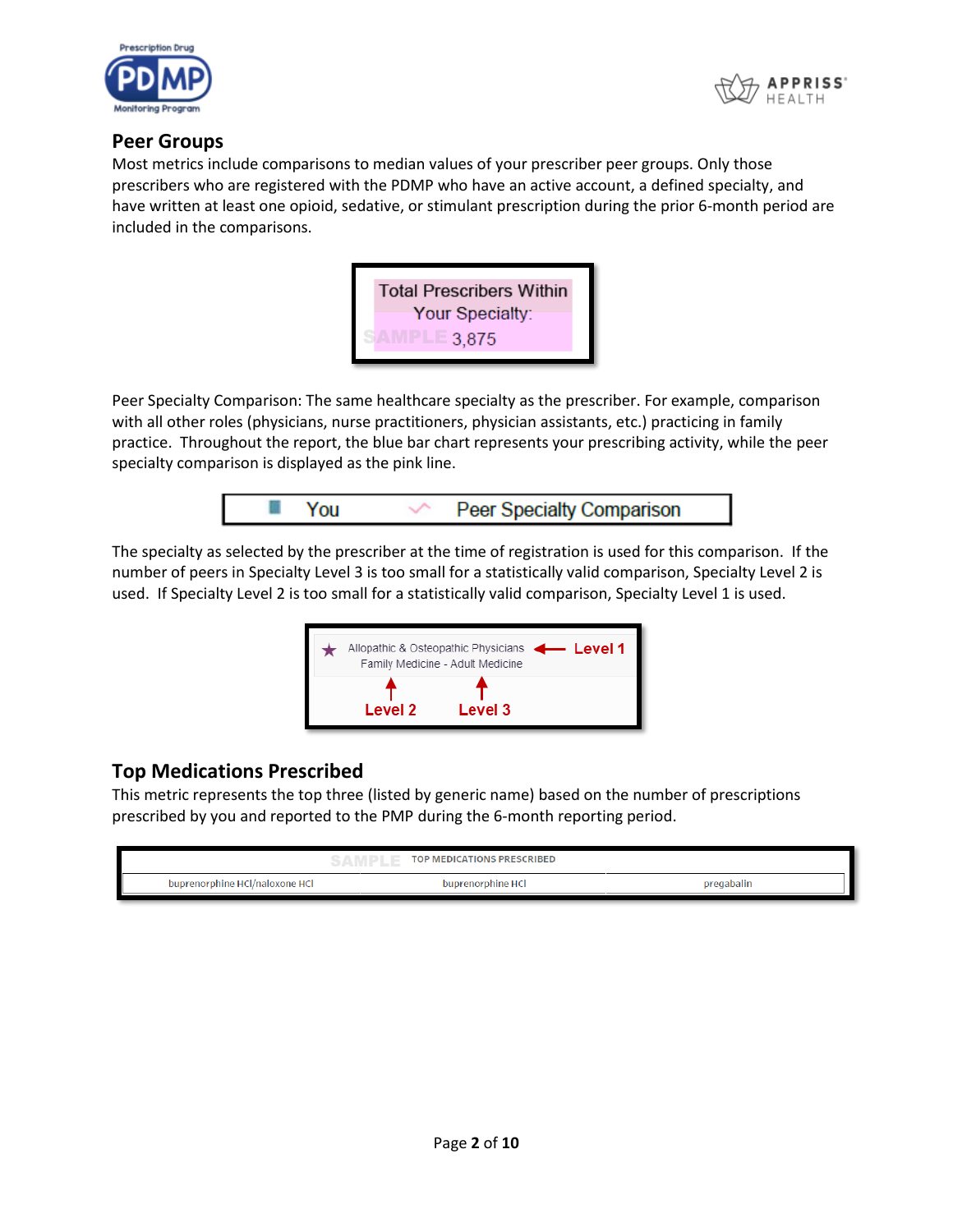



## **Opioids\***



\*This section excludes drugs containing buprenorphine

**Prescriptions per Patient:** The average number of opioid prescriptions dispensed per patient during each month.

**Daily MME per Patient:** The average daily MME for opioids dispensed per patient during each month. Daily MME is the total MME divided by days supplied for each dispensation.

**Average Quantity per Patient:** The average quantity of opioid doses dispensed per patient during each month.

**Average Duration per Patient:** The average days supplied of opioids dispensed per patient during each month. The days' supply in the reporting period is not necessarily consecutive (e.g., two 5 day opioid prescriptions written two weeks apart would count as 10 days).

**# of Patients:** Distinct count of patients prescribed opioids by physician during the 6-month reporting period.

**# of Patients Peer:** Average Distinct count of patients prescribed opioids per physician, within peer specialty comparison, during the 6-month reporting period.

The Morphine Milligram Equivalent (MME) is the amount of morphine an opioid dose is equal to when prescribed. Buprenorphine is excluded from MME calculations in this report. The Centers for Disease Control and Prevention (CDC) recommends that prescribers should reassess evidence of the benefits and risks to the patient when increasing dosage to ≥ 50 MME/day (e.g., ≥ 50 mg hydrocodone; ≥ 33 mg oxycodone) and avoid increasing to ≥ 90 MME/day (≥ 90 mg hydrocodone; ≥ 60 mg oxycodone) when possible due to an increased risk of complications.

The CDC's Opioid Guideline Mobile App summarizes key recommendations on opioid prescribing and includes an MME calculator:<https://www.cdc.gov/drugoverdose/prescribing/app.html>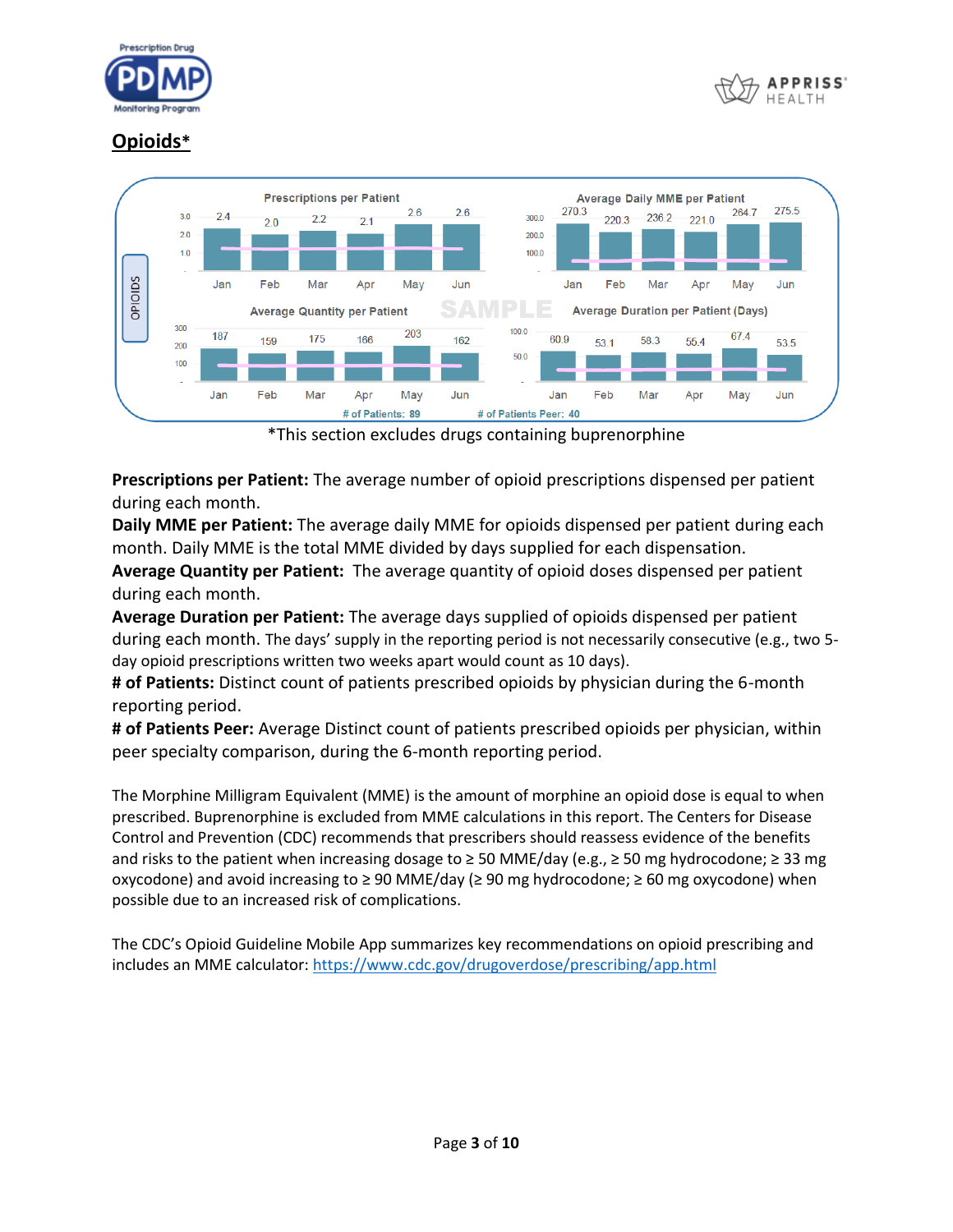



## **Buprenorphine\*\***



\*\*This section includes only drugs containing buprenorphine

**Prescriptions per Patient:** The average number of buprenorphine prescriptions dispensed per patient during each month.

**Average Quantity per Patient:** The average quantity of buprenorphine doses dispensed per patient during each month.

**Average Duration per Patient:** The average days supplied of buprenorphine dispensed per patient during each month. The days' supply in the reporting period is not necessarily consecutive (e.g., two 5-day opioid prescriptions written two weeks apart would count as 10 days).

**# of Patients:** Distinct count of patients prescribed buprenorphine by physician during the 6 month reporting period.

**# of Patients Peer:** Average Distinct count of patients prescribed buprenorphine per physician, within peer specialty comparison, during the 6-month reporting period.



## **Sedatives\*\*\***

\*\*\*This section includes all Anxiolytic/Sedative/Hypnotic dispensations

**Prescriptions per Patient:** The average number of sedative prescriptions dispensed per patient during each month.

**Average Quantity per Patient:** The average quantity of sedatives dispensed per patient during each month.

**Average Duration per Patient:** The average days supplied of sedatives dispensed per patient during each month. The days' supply in the reporting period is not necessarily consecutive (e.g., two 5 day opioid prescriptions written two weeks apart would count as 10 days).

**# of Patients:** Distinct count of patients prescribed sedatives by physician during the 6-month reporting period.

**# of Patients Peer:** Average Distinct count of patients prescribed sedatives per physician, within peer specialty comparison, during the 6-month reporting period.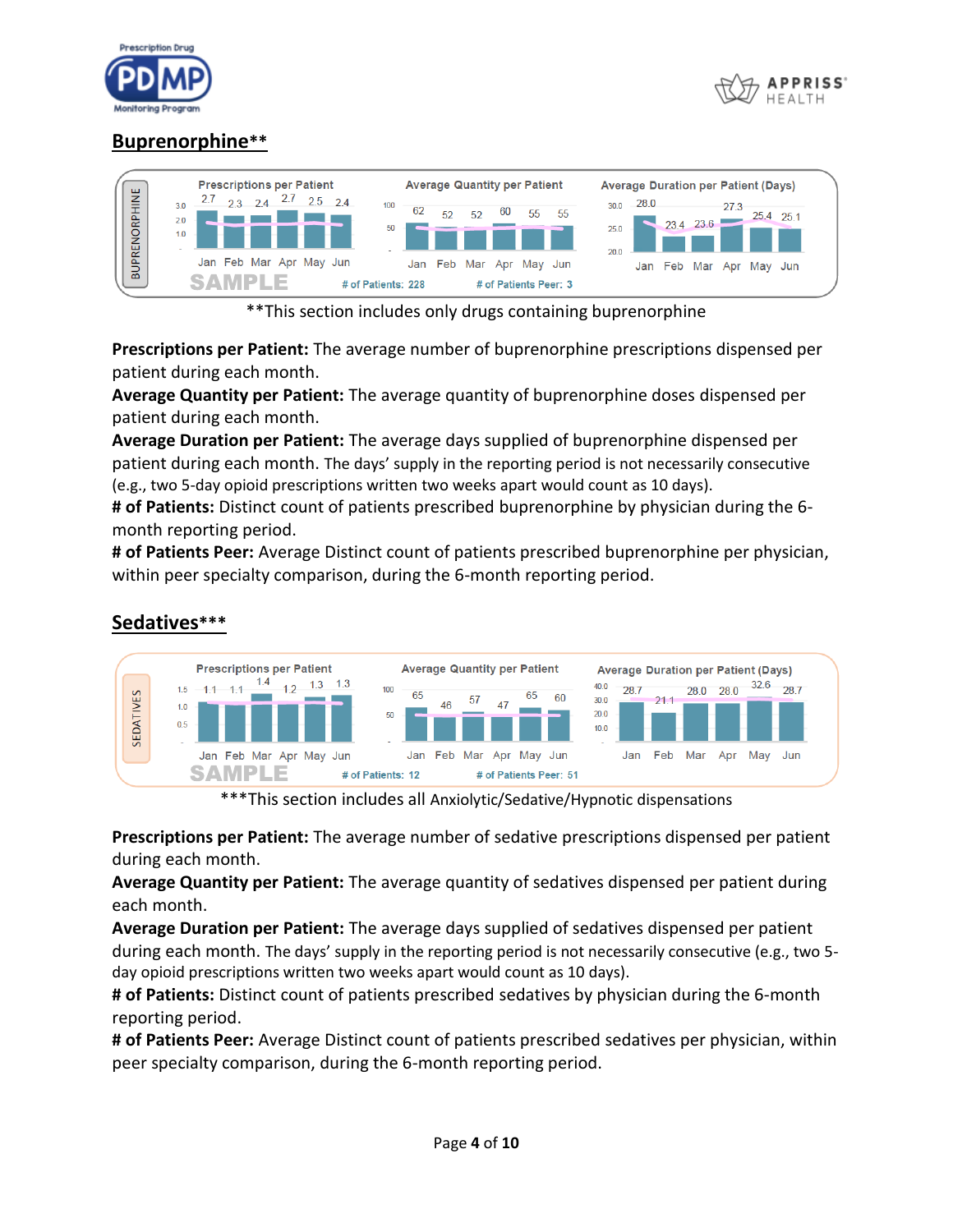



## **Stimulants**



**Prescriptions per Patient:** The average number of stimulant prescriptions dispensed per patient during each month.

**Average Quantity per Patient:** The average quantity of stimulants dispensed per patient during each month.

**Average Duration per Patient:** The average days supplied of stimulants dispensed per patient during each month. The days' supply in the reporting period is not necessarily consecutive (e.g., two 5 day opioid prescriptions written two weeks apart would count as 10 days).

**# of Patients:** Distinct count of patients prescribed stimulants by physician during the 6-month reporting period.

**# of Patients Peer:** Average Distinct count of patients prescribed stimulants per physician, within peer specialty comparison, during the 6-month reporting period.

## **At Risk Patients**



#### **Dangerous Combination Therapy:**

This metric represents the number of patients in the 6-month reporting period receiving a prescription for both an opioid and a benzodiazepine (or an opioid, benzodiazepine, and carisoprodol) for an overlapping period within the reporting period. The metric "You" represents cases in which you wrote prescriptions for each of the drugs for the same patient. The metric "You + Other Prescribers" represents cases in which you wrote at least one of the prescriptions (this metric is inclusive of the "You" metric). Benzodiazepine prescriptions include any other anxiolytic, sedative, and hypnotic medications. *According to the CDC, concurrent benzodiazepine, opioid, and/or carisoprodol prescriptions should be avoided, given the high risk of adverse drug interactions, specifically respiratory depression, and death.*

#### **Patients Exceeding Multiple Provider Thresholds:**

This metric represents the number of your patients who received controlled substance prescriptions from 5 or more prescribers/pharmacies, including you, within 6-month reporting period.

#### **Patients Exceeding Daily MME Thresholds:**

This metric represents the number of patients who received a daily MME value of  $\geq 90$  or  $\geq 120$  for dispensations prescribed by you during the 6-month reporting period.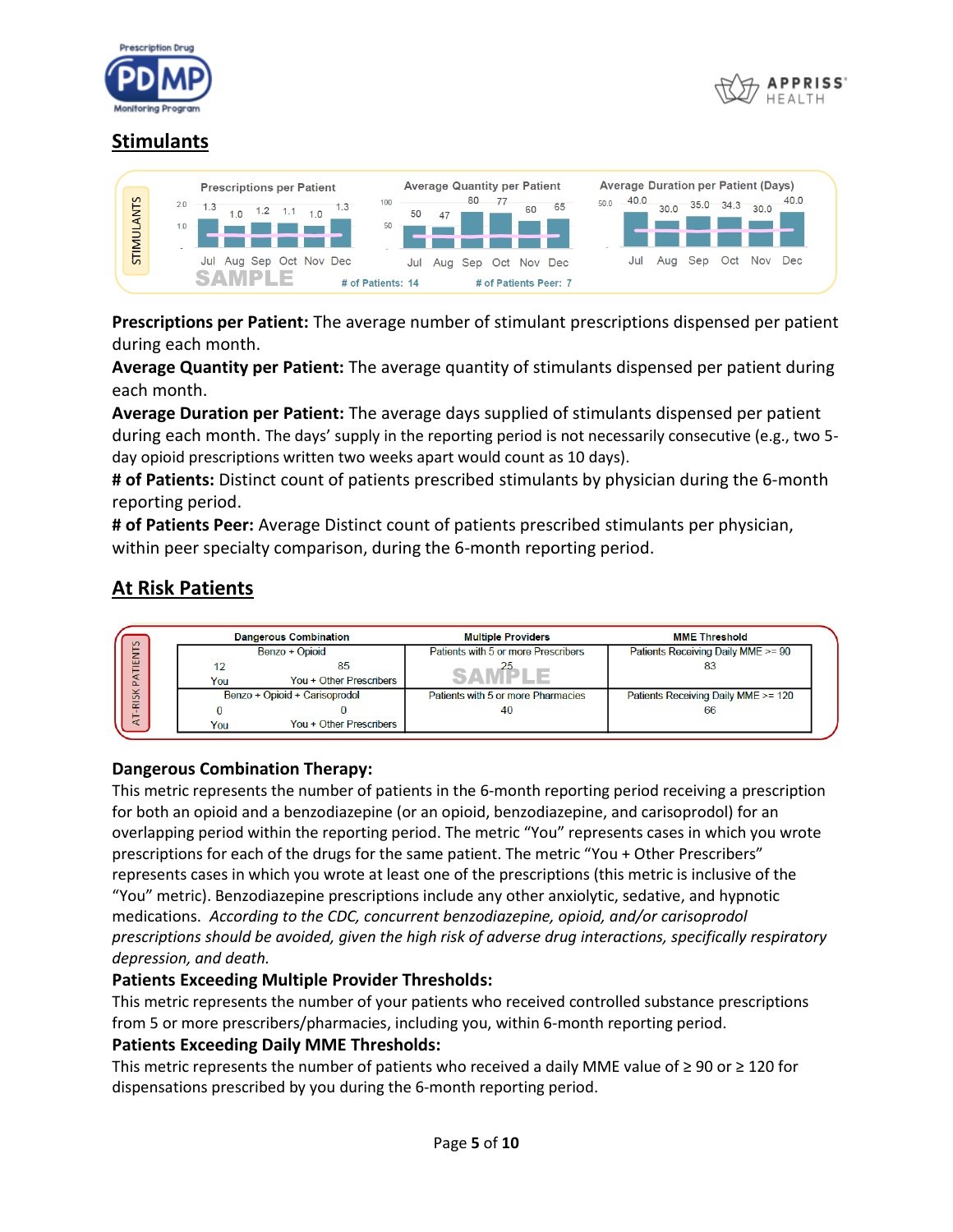



#### **PDMP Usage**

This metric represents the total number of PDMP patient report requests made within the reporting period by you and/or your delegates.

| ш<br>a.<br>-<br>- | <b>Patient Searches by You</b> | <b>Patient Searches by Your Delegate(s)</b> | <b>Patient Searches</b><br><b>Your Total</b> |
|-------------------|--------------------------------|---------------------------------------------|----------------------------------------------|
| ഗ<br>$\sim$<br>-  | 564                            |                                             | 564                                          |

## <span id="page-5-0"></span>**Interactivity**

Most of the report is interactive and will provide additional detail if hovered over or clicked on.

Hovering over any of the bar or line graph data points will provide additional information about the metric you are viewing.



Clicking on one of the graphs will open a screen displaying the details of each prescription that contributed to the metric you clicked on. For example, clicking any metric in the "Opioids" section of the report will display the details of the opioid prescriptions that you wrote for the reporting period, including patient details. Use the filters at the top of the report to view prescriptions by date filled, drug units (each, gm, ml), or MME threshold.

|                           |                            |                  |                               |                   | Opiod Patient and Dispensation Details |   |                                                     |       |       |         |
|---------------------------|----------------------------|------------------|-------------------------------|-------------------|----------------------------------------|---|-----------------------------------------------------|-------|-------|---------|
| <b>Filled At</b><br>(AII) |                            | ٠                | Units $^{\circledR}$<br>(AII) |                   |                                        | ٠ | $MME$ <sup><math>\circledcirc</math></sup><br>(AII) |       |       | ٠       |
|                           | 5.38<br>Avg RX Per Patient |                  | 0.41<br>Avg MME per Patient   |                   | 0.23<br>Avg Qty per Patient            | ℗ | Avg Days Supply per Patient                         | 0.14  |       |         |
| <b>Patient Name</b>       | Patient DOB                | <b>Fill Date</b> | RX#                           | <b>Brand Name</b> |                                        |   | Days Supply                                         | Qty   | Units | MME     |
| <b>Test Patient 1</b>     | 9/4/1922                   | 3/25/2021        | 2157244                       |                   | HYDROCODONE-ACETAMINOPHEN 15           |   |                                                     | 45.0  | Null  | 30.0000 |
|                           |                            | 4/7/2021         | 2157458                       |                   | HYDROCODONE-ACETAMINOPHEN 15           |   |                                                     | 45.0  | Null  | 30.0000 |
|                           |                            | 5/6/2021         | 2158000                       |                   | HYDROCODONE-ACETAMINOPHEN 15           |   |                                                     | 45.0  | Null  | 30.0000 |
|                           |                            | 5/28/2021        | 2158428                       |                   | HYDROCODONE-ACETAMINOPHEN 15           |   |                                                     | 45.0  | Null  | 30.0000 |
|                           |                            | 6/9/2021         | 2158609                       |                   | HYDROCODONE-ACETAMINOPHEN              |   | 33                                                  | 100.0 | Null  | 30.3030 |
| Test Patient 2            | 9/10/1930                  | 1/6/2021         | 286592                        |                   | HYDROCODONE-ACETAMINOPHEN              |   | 30                                                  | 90.0  | each  | 30.0000 |
|                           |                            | 2/8/2021         | 287970                        |                   | HYDROCODONE-ACETAMINOPHEN              |   | 30                                                  | 90.0  | each  | 30.0000 |
|                           |                            | <b>SIAIRRS</b>   | nnnns?                        |                   | INDOACOBALLE ACETALISIANIES: 55        |   |                                                     | محمم  |       | 30.5303 |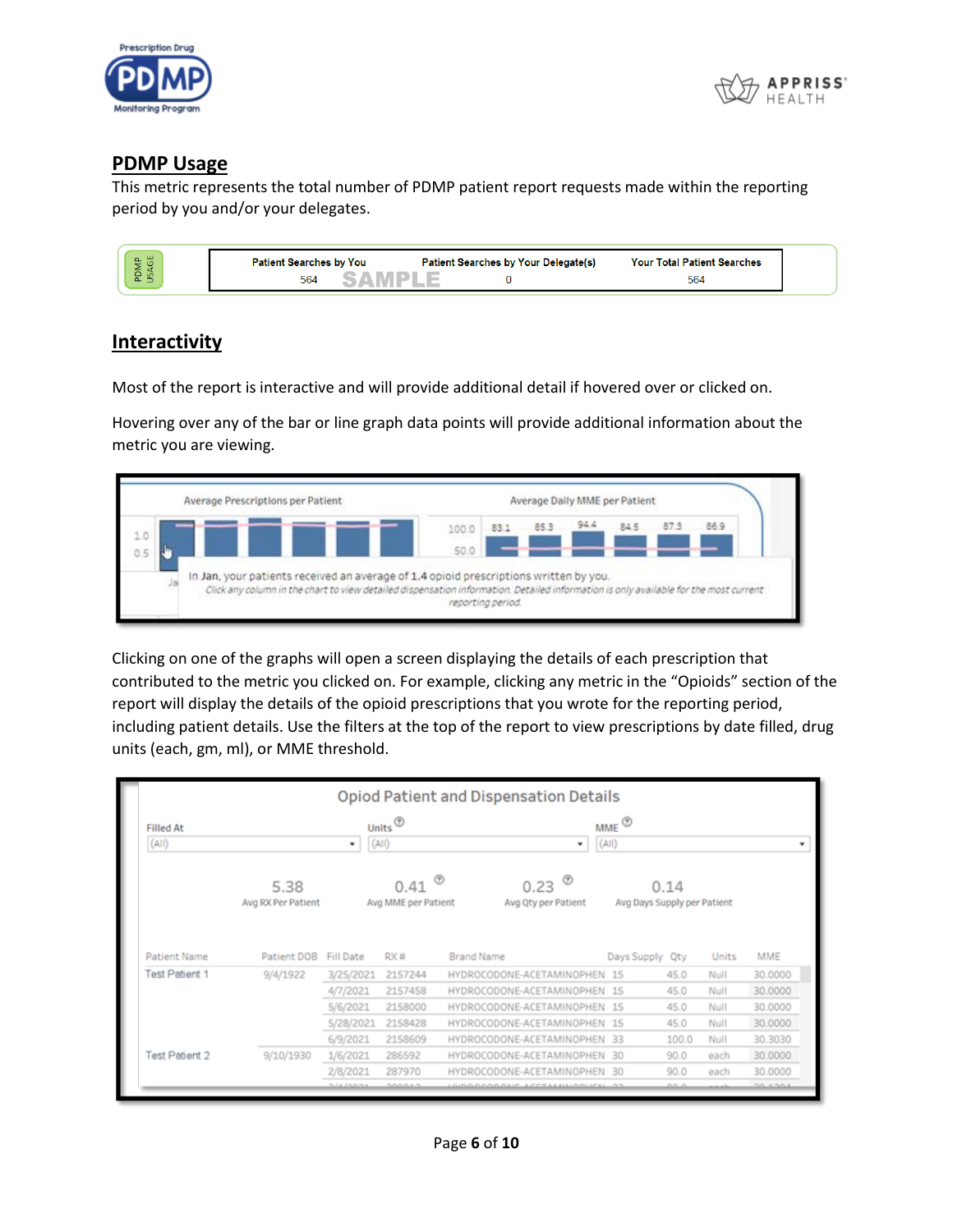



Similar displays are available by clicking the metrics in the "Buprenorphine", "Sedatives", and "Stimulants" sections of the report.

There are also additional details available for the "At Risk Patients" section of the report. Clicking on the "Dangerous Combination Therapy" metric will display a list of all patients that are concurrently prescribed opioids, benzodiazepines, and/or carisoprodol. Use the "You" filter at the top to see cases in which you wrote prescriptions for each of the drugs for the same patient. Use the "You + Other Prescribers" filter to see cases in which you wrote at least one of the prescriptions (this metric is inclusive of the "You" metric).

From the list of patients, click on a patient name to see the full prescription detail for any concurrently prescribed opioids, benzodiazepines, and/or carisoprodol.

| <b>Dispensation Details</b> |         |                           |     |         |           |                                        |              |  |
|-----------------------------|---------|---------------------------|-----|---------|-----------|----------------------------------------|--------------|--|
| Fill Date                   | RX#     | Brand Name                |     |         |           | Qty Days Supply Presc. DEA Presc. Name | Opioid Benzo |  |
| 1/7/2021                    | 2248066 | HYDROCODONE-ACETAMINOPHEN | 7.0 |         | AA1234567 | Prescriber Name                        |              |  |
|                             | 4556806 | ALPRAZOLAM                |     | 90.0 30 | AA1234567 | Prescriber Name                        |              |  |

Similar displays of patient and prescription details are available by clicking the "Multiple Providers" and "MME Thresholds" metrics.

# **Questions and Answers (Q&A)**

## **How can I update my Specialty so that it is represented correctly in this report?**

The "specialty" in the prescriber report represents the specialty level 2 as chosen by you upon registration with the PDMP. If you feel your specialty is misrepresented, you may update it within your PDMP account, and these changes will be reflected in the next distribution of your prescriber report.

To update your specialty, follow the steps below.

- 1. Login to the PDMP or AWARxE platform at [alaska.pmpaware.net](file:///C:/Users/jcooper/AppData/Local/Microsoft/Windows/INetCache/Content.Outlook/9D8712BK/alaska.pmpaware.net)
- 2. Click on your name in the top right corner of the PDMP and then click My Profile.

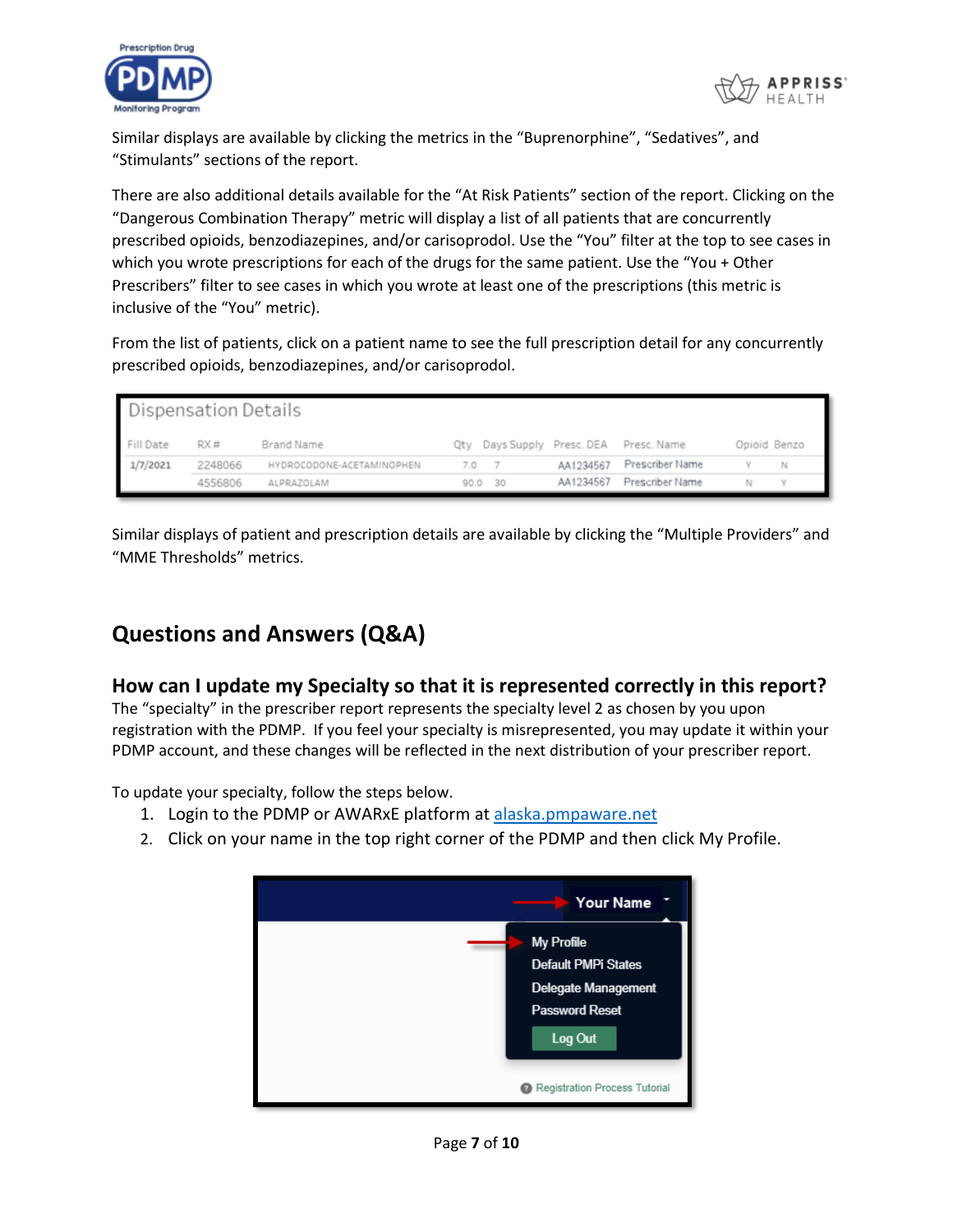



3. Under My Profile you will find Specialty which displays the currently selected Healthcare Specialty.

| Profile Info Edit                                                      |            |                                                                | Download PDF |
|------------------------------------------------------------------------|------------|----------------------------------------------------------------|--------------|
| Name: Your Name<br>(Last Login: 09/23/2019)<br>Position/Rank:<br>DOB:  |            | Registration Date: 04/05/2016<br>Employer DEA(s):<br>Employer: |              |
| <b>Primary Contact:</b>                                                |            | <b>Employer Phone:</b>                                         |              |
| DEA Number(s):                                                         |            | <b>Employer Fax:</b>                                           |              |
| Controlled Substance #:                                                |            | Primary Work Location:                                         |              |
| Professional License #:<br>Type:                                       |            | Roles:                                                         |              |
| Specialty                                                              |            |                                                                |              |
| Add a Healthcare Specialty                                             | Browse All |                                                                |              |
| Search by keyword (e.g. Allergy, Internal, Sports, Clinical, etc)<br>Q |            |                                                                |              |
|                                                                        |            |                                                                |              |

You may add additional specialties, if applicable, by clicking within the "Add a Healthcare Specialty" field and begin typing the name of your preferred specialty.

|   | Add a Healthcare Specialty<br><b>Browse All</b>           |  |
|---|-----------------------------------------------------------|--|
| ο | nurs                                                      |  |
|   | <b>Nursing Service Providers</b>                          |  |
|   | <b>Licensed Practical Nurse</b>                           |  |
|   | Licensed Psychiatric Technician                           |  |
|   | Licensed Vocational Nurse                                 |  |
|   | <b>Registered Nurse</b>                                   |  |
|   | Registered Nurse - Addiction (Substance Use Disorder)     |  |
|   | Registered Nurse - Administrator                          |  |
|   | Registered Nurse - Ambulatory Care                        |  |
|   | Registered Nurse - Cardiac Rehabilitation                 |  |
|   | Registered Nurse - Case Management                        |  |
|   | Registered Nurse - College Health                         |  |
|   | Registered Nurse - Community Health                       |  |
|   | Registered Nurse - Continence Care                        |  |
|   | Registered Nurse - Continuing Education/Staff Development |  |
|   | Registered Nurse - Critical Care Medicine                 |  |
|   |                                                           |  |

4. To delete an existing Healthcare Specialty, click the "X" to the right of the specialty you wish to delete.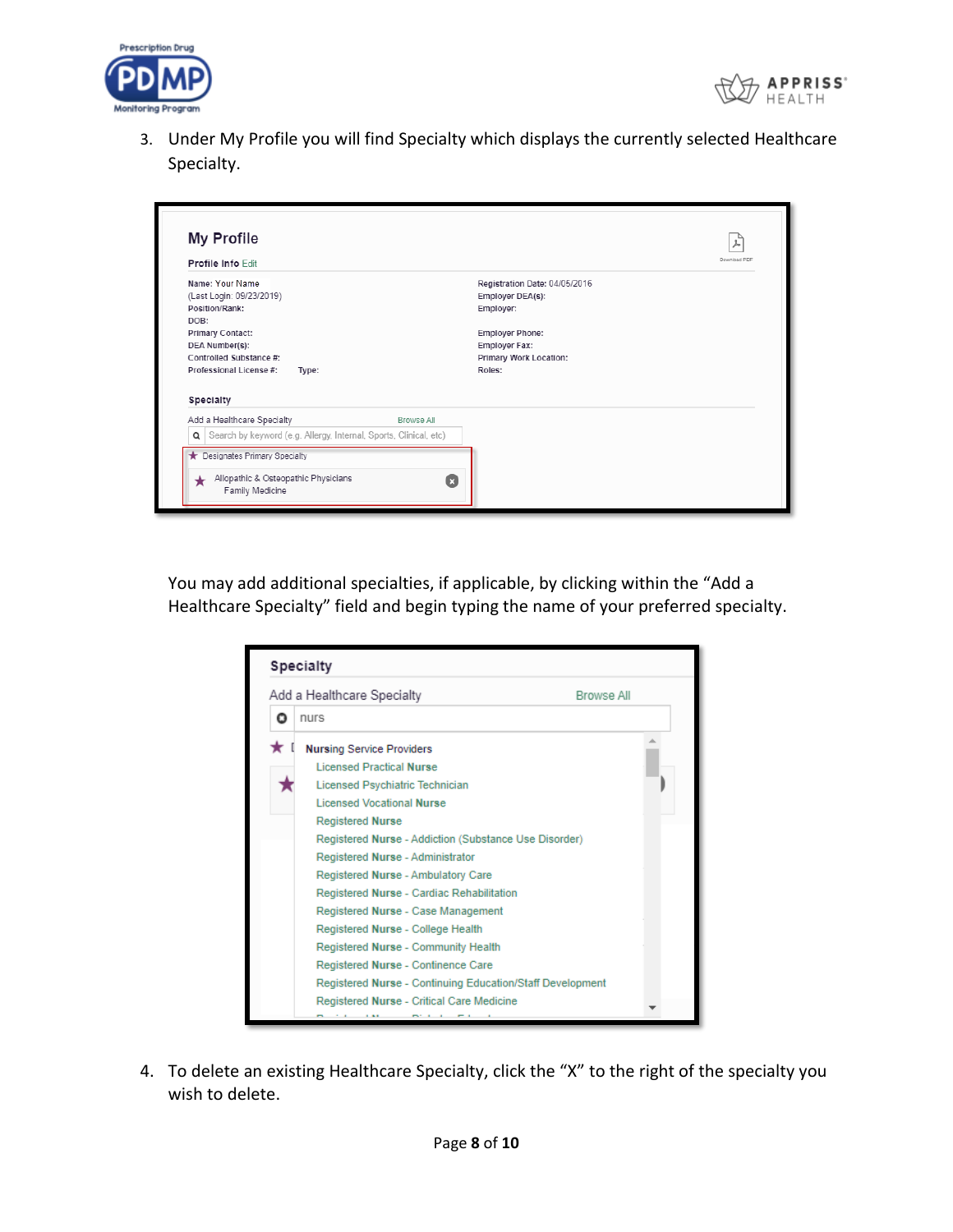



| <b>Specialty</b>                                                  |            |
|-------------------------------------------------------------------|------------|
| Add a Healthcare Specialty                                        | Browse All |
| Search by keyword (e.g. Allergy, Internal, Sports, Clinical, etc) |            |
| ★ Designates Primary Specialty                                    |            |
| Allopathic & Osteopathic Physicians<br>Family Medicine            |            |
|                                                                   |            |

## **My DEA number is incorrect. How can I fix that?**

If the DEA registration number is incorrect, you must complete the [DEA Status Change Form](https://www.commerce.alaska.gov/web/Portals/5/pub/pdmp4763.pdf)  [\(08-4763\)](https://www.commerce.alaska.gov/web/Portals/5/pub/pdmp4763.pdf) and submit to your licensing board.

To verify your DEA registration number has been validated, please visit the DEA website: <https://apps.deadiversion.usdoj.gov/webforms2/spring/updateLogin?execution=e1s1>

## **How can I look up my prescribing history?**

You may further review your PMP prescription details by following the below steps.

- 1. Login to the PDMP or AWARxE platform at [alaska.pmpaware.net](https://alaska.pmpaware.net/)
- 2. Click Menu from the top menu bar to expand the options
- 3. Click MyRx below RxSearch

| Menu                                         |                                                                                                                                                     |                                                                                                     |                                  | Your Name -                                                                                                  |
|----------------------------------------------|-----------------------------------------------------------------------------------------------------------------------------------------------------|-----------------------------------------------------------------------------------------------------|----------------------------------|--------------------------------------------------------------------------------------------------------------|
| Home                                         | <b>RxSearch</b>                                                                                                                                     | <b>User Profile</b>                                                                                 | <b>Training</b>                  | <b>PDMP Links</b>                                                                                            |
| <b>Dashboard</b><br><b>PMP Announcements</b> | <b>Patient Alerts</b><br><b>Patient Request</b><br><b>Bulk Patient Search</b><br><b>Requests History</b><br><b>MyRx</b><br><b>Prescriber Report</b> | My Profile<br>Default PMPi States<br><b>Delegate Management</b><br><b>Password Reset</b><br>Log Out | <b>AWARXE User Guide</b><br>Help | Non-Opioid Drug L<br><b>Mass Consultation</b><br>The Massachusetts<br><b>RX Abuse Online R</b><br>More Links |